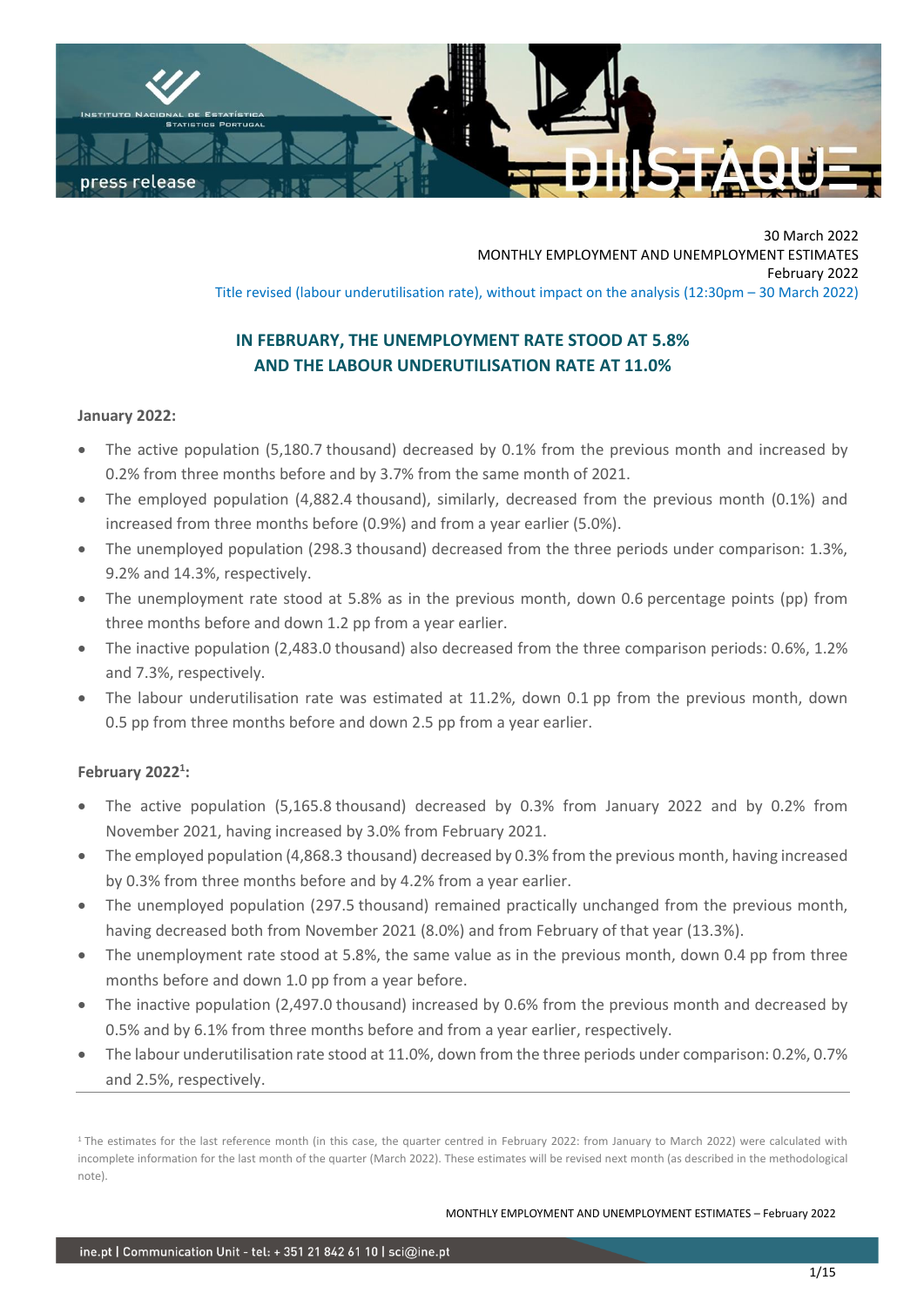

The table below presents the main indicators of the Monthly Employment and Unemployment Estimates.

|                              |           | Seasonally adjusted data |             |             |                    |                    |             |                |  |  |  |  |
|------------------------------|-----------|--------------------------|-------------|-------------|--------------------|--------------------|-------------|----------------|--|--|--|--|
|                              | Unit      | Jan<br>2021              | Feb<br>2021 | Oct<br>2021 | <b>Nov</b><br>2021 | <b>Dec</b><br>2021 | Jan<br>2022 | Feb<br>2022(p) |  |  |  |  |
| Active population            |           | 4,996.9                  | 5,015.4     | 5,169.1     | 5,175.4            | 5,188.4            | 5,180.7     | 5,165.8        |  |  |  |  |
| Employed population          |           | 4,648.8                  | 4,672.1     | 4,840.4     | 4,852.1            | 4,886.1            | 4,882.4     | 4,868.3        |  |  |  |  |
| Unemployed population        | Thousands | 348.1                    | 343.3       | 328.6       | 323.3              | 302.3              | 298.3       | 297.5          |  |  |  |  |
| Inactive population          |           | 2,679.1                  | 2,660.0     | 2,513.2     | 2,509.7            | 2,497.4            | 2,483.0     | 2,497.0        |  |  |  |  |
| Labour underutilisation      |           | 715.6                    | 704.5       | 624.5       | 626.0              | 604.3              | 598.2       | 586.9          |  |  |  |  |
| Activity rate                |           | 65.1                     | 65.3        | 67.3        | 67.3               | 67.5               | 67.6        | 67.4           |  |  |  |  |
| <b>Employment rate</b>       |           | 60.6                     | 60.9        | 63.0        | 63.1               | 63.6               | 63.7        | 63.5           |  |  |  |  |
| Unemployment rate            | %         | 7.0                      | 6.8         | 6.4         | 6.2                | 5.8                | 5.8         | 5.8            |  |  |  |  |
| Inactivity rate              |           | 34.9                     | 34.7        | 32.7        | 32.7               | 32.5               | 32.4        | 32.6           |  |  |  |  |
| Labour underutilisation rate |           | 13.7                     | 13.5        | 11.7        | 11.7               | 11.3               | 11.2        | 11.0           |  |  |  |  |

# Monthly Employment and Unemployment Estimates (16 to 74) Main Indicators

Source: Statistics Portugal, Labour Force Survey.

**Note:**  $(p)$  – Provisional estimates.

In January 2022, from the previous month, the active population decreased (7.7 thousand people; 0.1%) as well as the inactive population (14.4 thousand;  $0.6\frac{1}{2}$ . The decrease of the active population was due to the decrease of the employed population (3.7 thousand; 0.1%) and of the unemployed population (4.0 thousand; 1.3%), while the decrease of the inactive population was explained, mainly, by the decrease in the number of inactive persons who have not looked for a job and were not available to work (12.3 thousand; 0.5%).

The increase of the active population compared to three months before (11.6 thousand; 0.2%) came from the increase of the employed population (42.0 thousand; 0.9%) having more than compensated the decrease in the unemployed population (30.3 thousand; 9.2%). The inactive population decreased from October 2021 (30.2 thousand; 1.2%) mainly due to the decrease in the number of inactive persons who have not looked for a job nor were not available to work (29.0 thousand; 1.2%).

The increase of the active population (183.8 thousand; 3.7%) from January 2021 was followed by an increase of the employed population (233.6 thousand; 5.0%) that largely surpassed the decrease of the unemployed population (49.8 thousand; 14.3%). The inactive population decreased by 196.1 thousand people (7.3%), due to the decrease in the number of inactive persons not available to work and not seeking a job (131.2 thousand; 5.3%).

<sup>&</sup>lt;sup>2</sup> The changes in the active population and in the inactive population are not necessarily symmetrical. They are also influenced by the total population change that result from the natural balance and the net migration. In the case under analysis, it is estimated that both the active and inactive population have changed in the same direction due to the monthly decrease in the resident population aged 16 to 74, the reference age group in this Press Release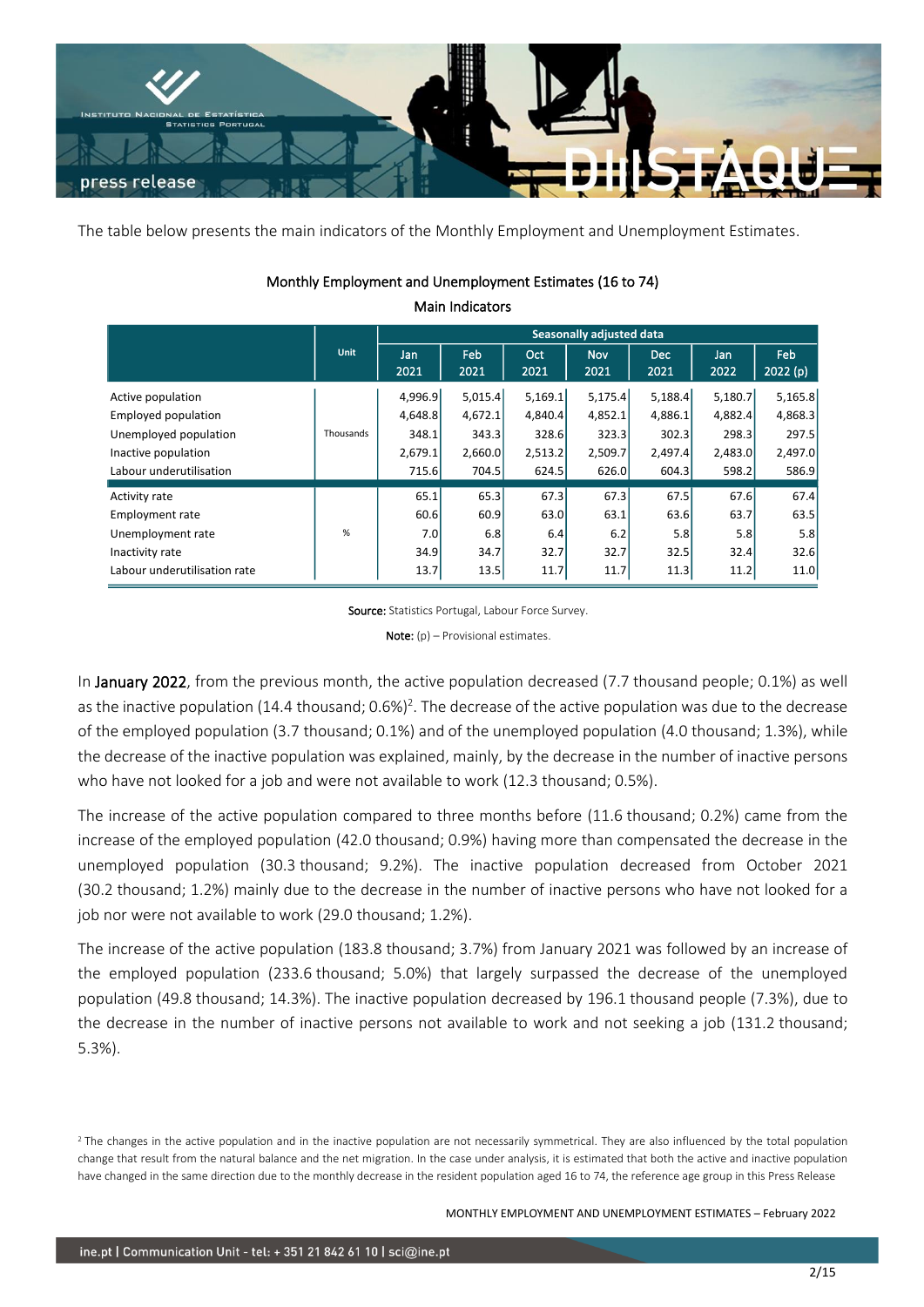

These results determined the following changes in the unemployment rate – that stood at 5.8% in January 2022: no change from the previous month, down 0.6 pp from three months before and down 1.2 pp from the same month of 2021.





■ Active population ■ Employed population ■ Unemployed population ■ Inactive Population

Also in January 2022, the labour underutilisation covered 598.2 thousand people, having decreased from the previous month (6.1 thousand; 1.0%), from three months before (26.3 thousand; 4.2%) and from one year before (117.4 thousand; 16.4%). The labour underutilisation rate was estimated at 11.2% and decreased also from the three periods under comparison: 0.1 pp, 0.5 pp and 2.5 pp, respectively.

In February 2022, the estimated active population decreased from the previous month by 14.9 thousand people (0.3%) and the estimated inactive population increased by 14.0 thousand (0.6%). The decrease of the active population resulted from the reduction of the employed population by 14.1 thousand (0.3%) since the unemployed population remained practically unchanged. On the other hand, the inactive population increasewas explained by the increase in the number of inactive persons not looking for a job nor available to work (24.0 thousand; 1.0%).

The decrease of the active population from three months before (9.6 thousand; 0.2%) came from the decrease of the unemployed population (25.8 thousand; 8.0%) being higher than the increase of the employed population (16.2 thousand; 0.3%). The inactive population decreased by 12.7 thousand (0.5%) due to the decrease in the number of inactive persons available but not seeking a job (15.1 thousand; 10.8%).

Finally, the active population increase (150.4 thousand; 3.0%) from February 2021 was followed by the sharp increase of the employed population (196.2 thousand; 4.2%) that offset the decrease of the unemployed population (45.8 thousand; 13.3%). The inactive population decreased by 163.0 thousand people (6.1%) due to,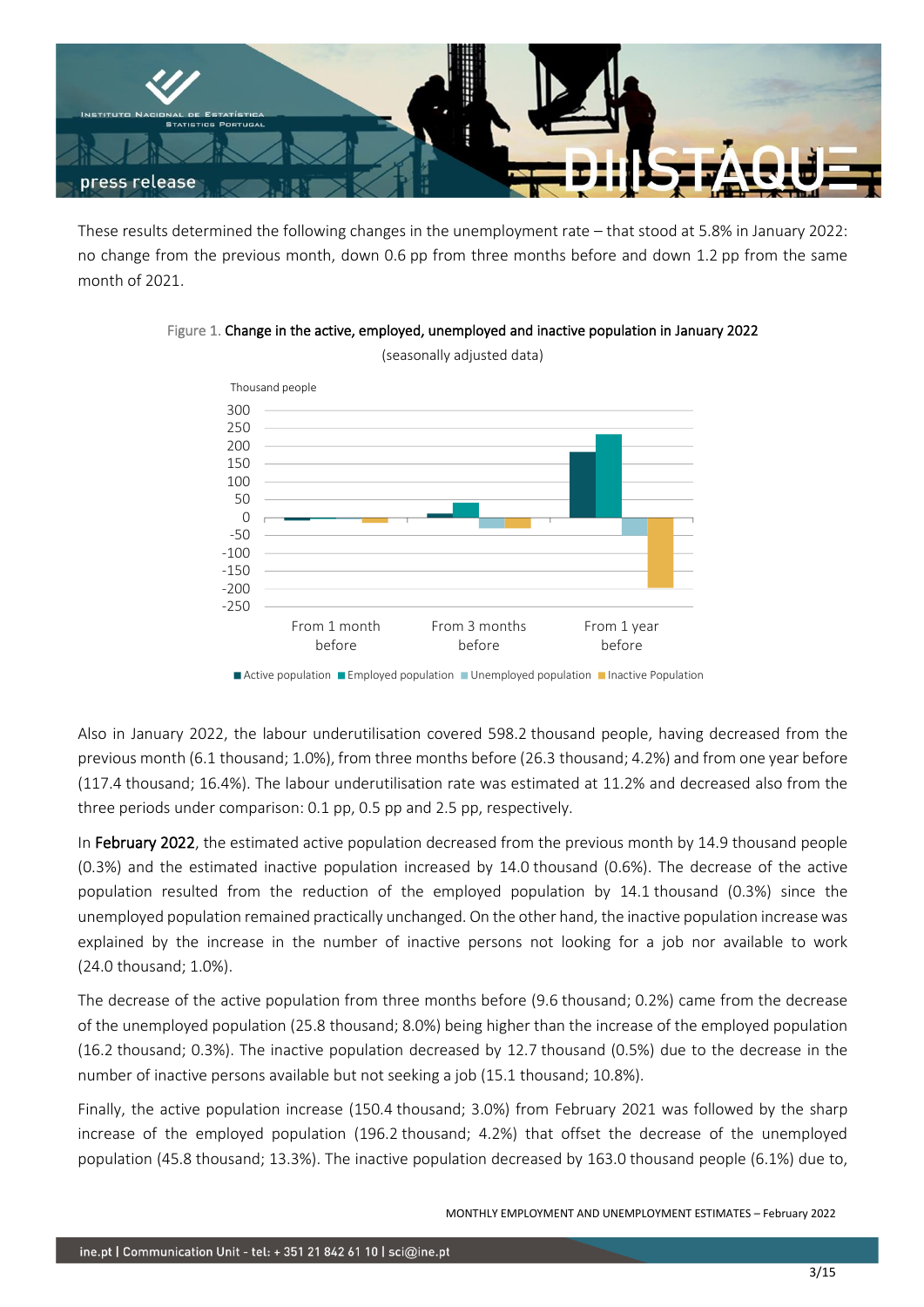

essentially, the decrease in the number of inactive persons available to work but not seeking a job (62.2 thousand; 33.4%) and of other inactive persons not available and not seeking a job (93.3 thousand; 3.8%).

These results determined the following changes in the unemployment rate – which stood at 5.8% for the third consecutive month: no change from January 2022, down 0.4 pp from November 2021 and down 1.0 pp from February of the same year.

![](_page_3_Figure_3.jpeg)

Figure 2. Change in the active, employed, unemployed and inactive population in February 2022

Also in February 2022, the labour underutilisation covered 586.9 thousand people, a lower number than in the previous month (11.3 thousand; 1.9%), than in three months before (39.1 thousand; 6.3%), and than in the same month of 2021 (117.6 thousand; 16.7%). The labour underutilisation rate was estimated at 11.0%, down from the three periods under comparison: 0.2 pp, 0.7 pp and 2.5 pp, respectively.

The following figures present the evolution in the last 10 years of the main indicators analysed in this Press Release.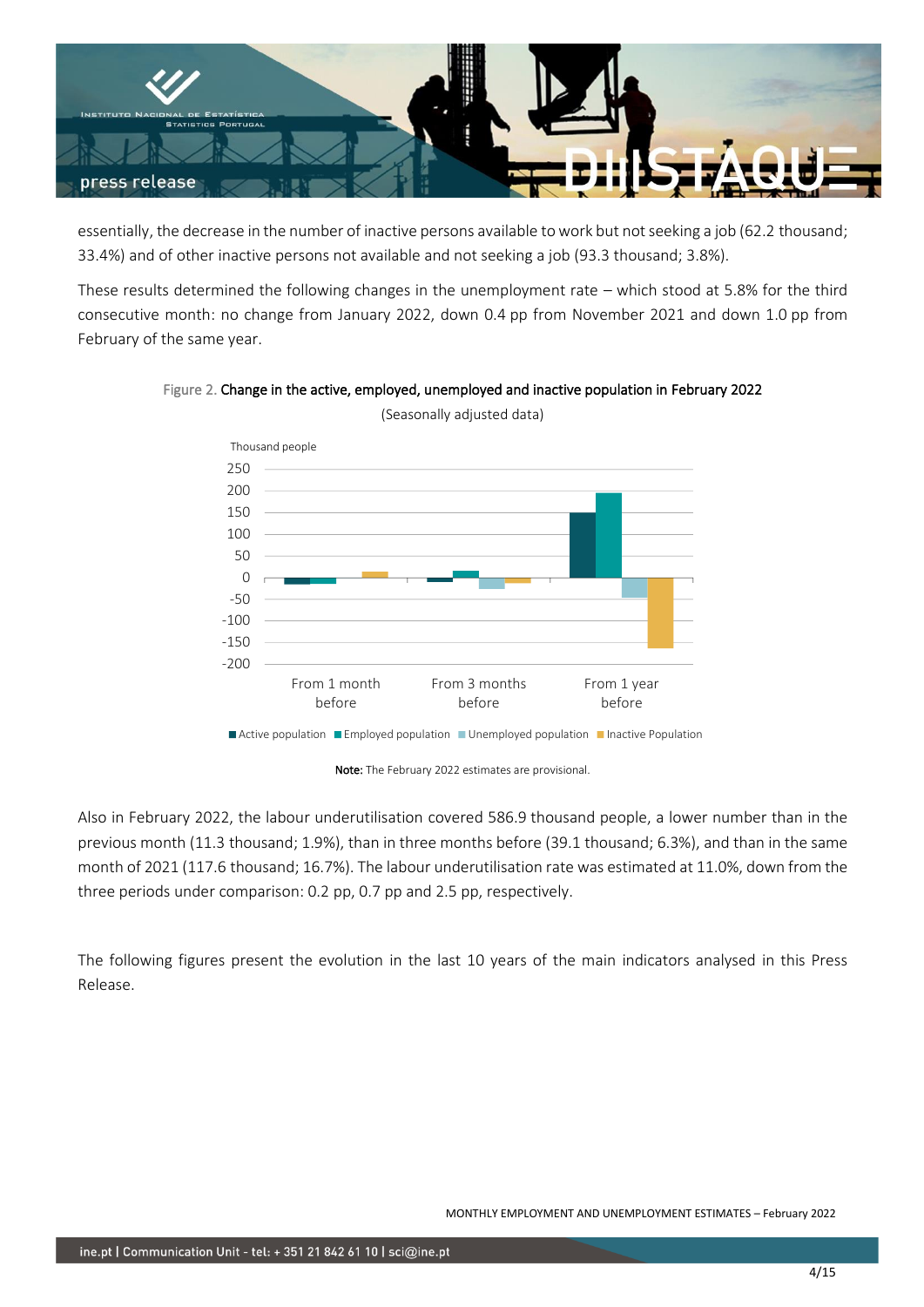![](_page_4_Picture_0.jpeg)

Despite the decrease in January and February 2022, the active population recorded one of the highest values in the last 10 years. The employment rate reached its highest value since February 1998 in January 2022 (63.7%).

![](_page_4_Figure_2.jpeg)

Figure 3. Active population and activity rate

(seasonally adjusted data)

Note: The February 2022 estimates are provisional.

![](_page_4_Figure_6.jpeg)

(seasonally adjusted data)

![](_page_4_Figure_8.jpeg)

Note: The February 2022 estimates are provisional.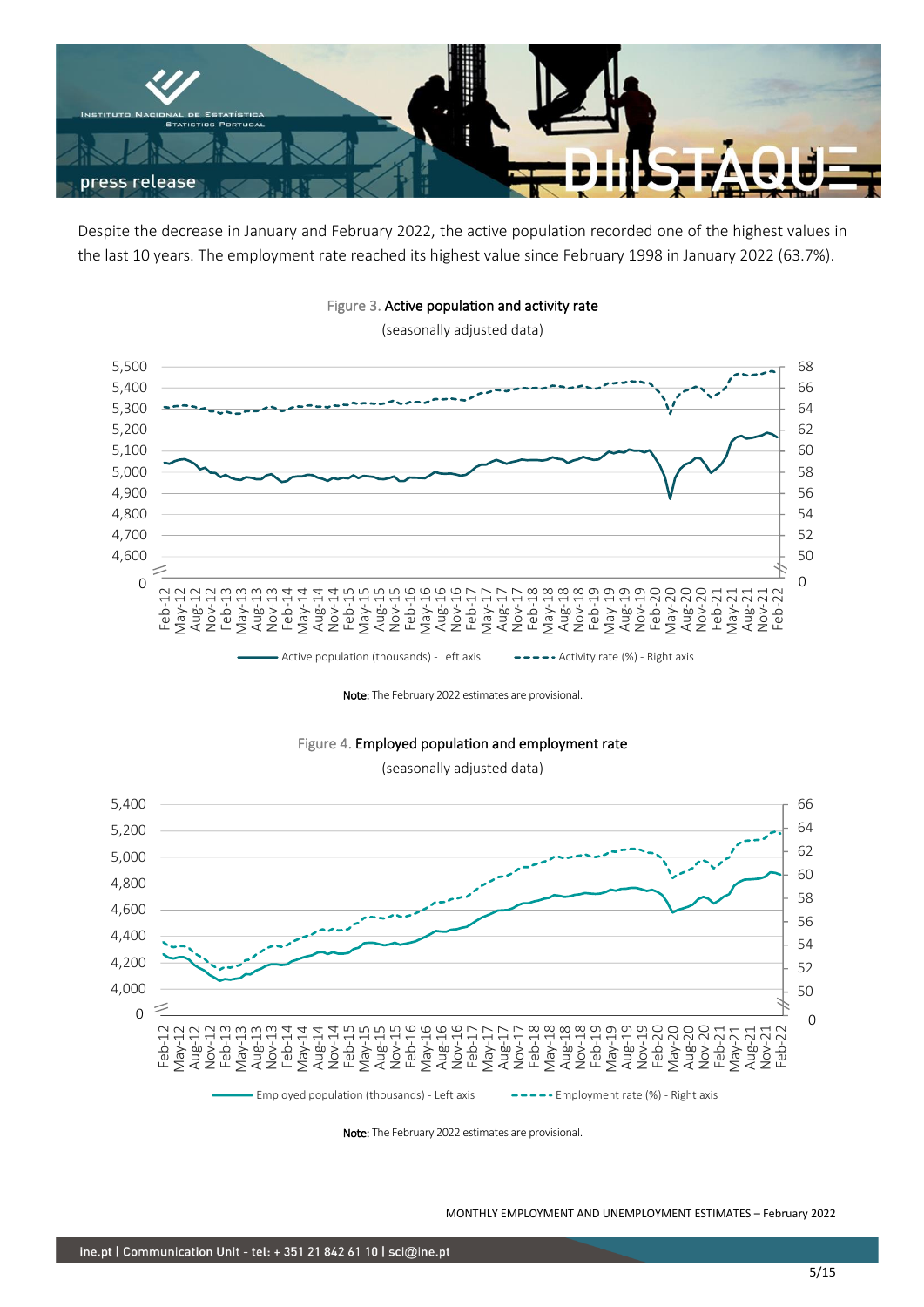![](_page_5_Picture_0.jpeg)

The unemployment rate stood at 5.8% since December 2021, corresponding to its lowest value in the last 10 years. In January 2022, the inactive population recorded its lowest value since February 1998 (2,483.0 thousand people).

![](_page_5_Figure_2.jpeg)

Figure 5. Unemployed population and unemployment rate

(seasonally adjusted data)

Note: The February 2022 estimates are provisional.

![](_page_5_Figure_6.jpeg)

(seasonally adjusted data)

![](_page_5_Figure_8.jpeg)

Note: The February 2022 estimates are provisional.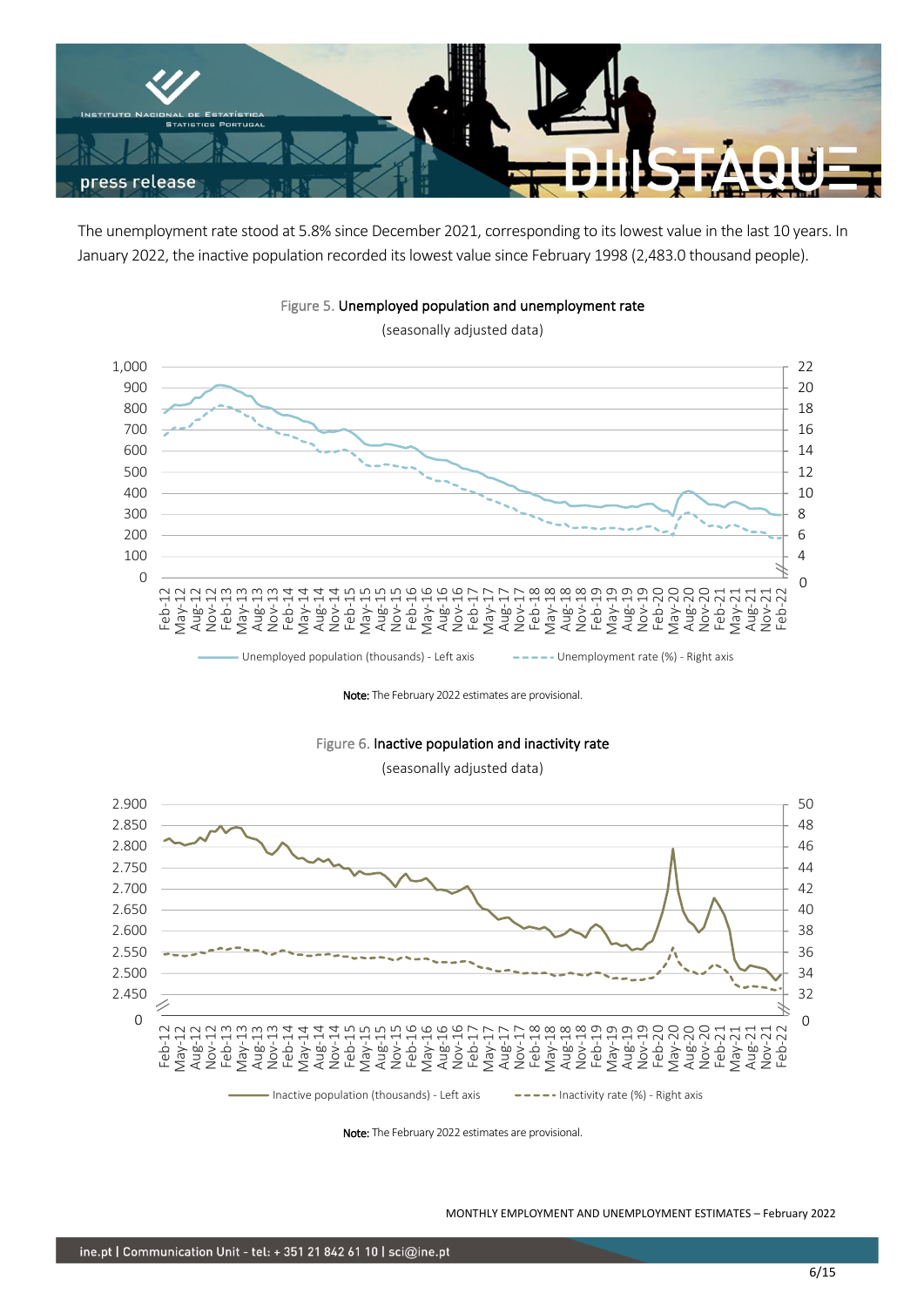![](_page_6_Picture_0.jpeg)

The labour underutilisation continued its downward trend, having reached in February 2022 its lowest value (586.9 thousand) since the beginning of the data series started in 2011, which was reflected in the underutilisation rate, which registered its lowest value also in that month (11.0%).

![](_page_6_Figure_2.jpeg)

Figure 7. Labour underutilisation and labour underutilisation rate

Note: The February 2022 estimates are provisional.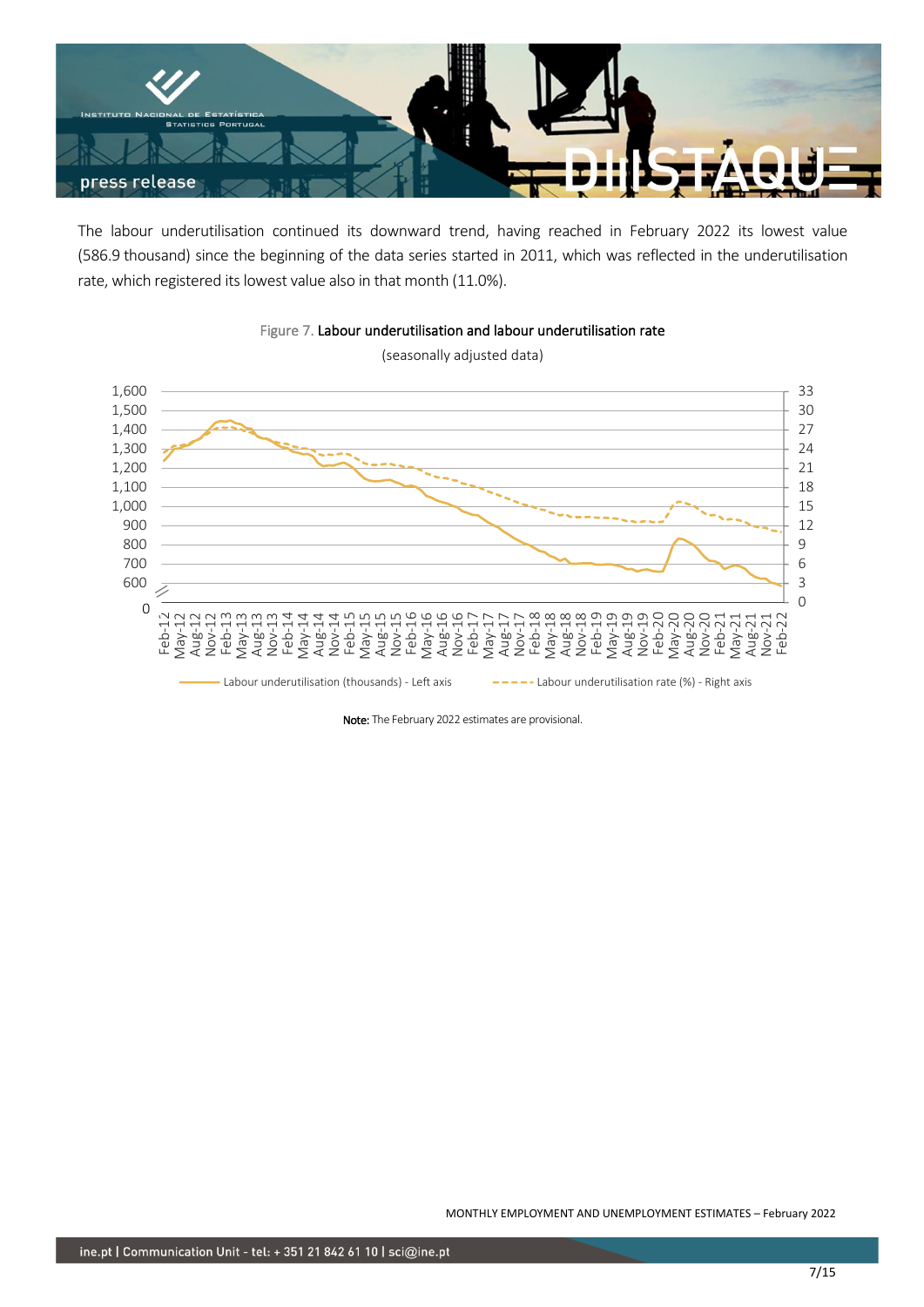![](_page_7_Picture_0.jpeg)

**Criteria used when classifing the population aged 16 to 74 by labour status**

![](_page_7_Figure_2.jpeg)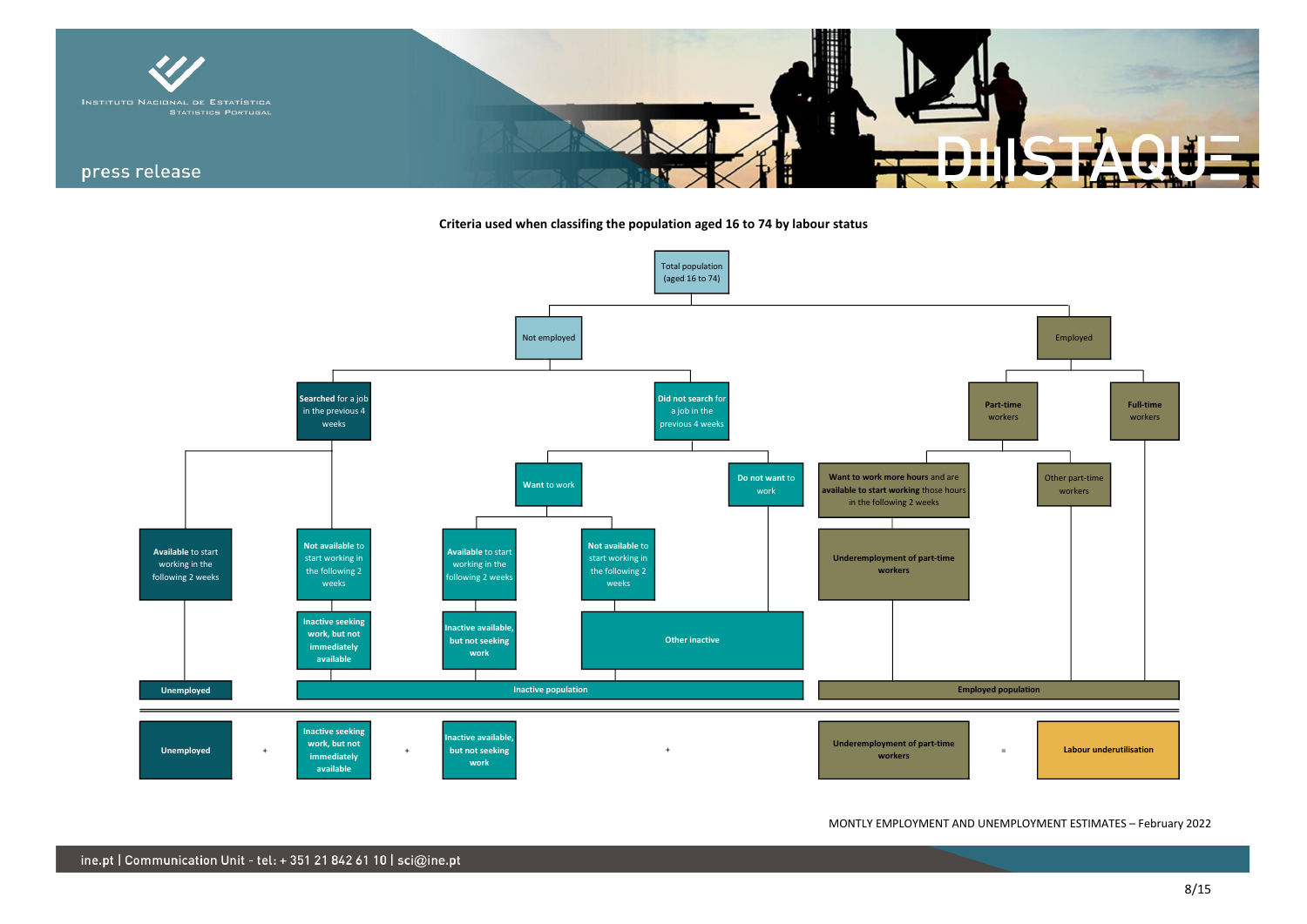![](_page_8_Picture_0.jpeg)

## Table 1: Active population and active rate by sex and age group (16 to 74)

|                          | Seasonally adjusted data |                    |                    |             |                  |             | Not seasonally adjusted data |                    |             |                 |  |
|--------------------------|--------------------------|--------------------|--------------------|-------------|------------------|-------------|------------------------------|--------------------|-------------|-----------------|--|
|                          | Feb<br>2021              | <b>Nov</b><br>2021 | <b>Dec</b><br>2021 | Jan<br>2022 | Feb<br>2022(p)   | Feb<br>2021 | Nov<br>2021                  | <b>Dec</b><br>2021 | Jan<br>2022 | Feb<br>2022 (p) |  |
|                          |                          |                    |                    |             | <b>Thousands</b> |             |                              |                    |             |                 |  |
| <b>Active population</b> | 5,015.4                  | 5,175.4            | 5,188.4            | 5,180.7     | 5,165.8          | 5,015.3     | 5,184.1                      | 5,191.7            | 5,179.9     | 5,167.1         |  |
| Men                      | 2,527.3                  | 2,599.8            | 2,604.1            | 2,599.5     | 2,588.6          | 2,522.4     | 2,606.1                      | 2,604.0            | 2,595.4     | 2,585.6         |  |
| Women                    | 2,488.1                  | 2,575.6            | 2,584.3            | 2,581.2     | 2,577.2          | 2,492.9     | 2,578.0                      | 2,587.7            | 2,584.5     | 2,581.5         |  |
| Youth (aged 15 to 24)    | 310.7                    | 326.5              | 325.0              | 321.1       | 320.7            | 307.2       | 327.5                        | 324.6              | 318.0       | 319.3           |  |
| Adults (aged 25 to 74)   | 4,704.7                  | 4,848.9            | 4,863.3            | 4,859.5     | 4,845.0          | 4,708.1     | 4,856.6                      | 4,867.1            | 4,861.9     | 4,847.9         |  |
|                          |                          |                    |                    |             | %                |             |                              |                    |             |                 |  |
| <b>Activity rate</b>     | 65.3                     | 67.3               | 67.5               | 67.6        | 67.4             | 65.3        | 67.5                         | 67.5               | 67.6        | 67.4            |  |
| Men                      | 69.0                     | 70.8               | 70.9               | 71.2        | 70.9             | 68.8        | 71.0                         | 70.9               | 71.1        | 70.8            |  |
| Women                    | 62.0                     | 64.2               | 64.4               | 64.4        | 64.3             | 62.2        | 64.2                         | 64.5               | 64.4        | 64.4            |  |
| Youth (aged 15 to 24)    | 31.3                     | 32.8               | 32.7               | 32.5        | 32.5             | 31.0        | 32.9                         | 32.6               | 32.2        | 32.3            |  |
| Adults (aged 25 to 74)   | 70.4                     | 72.5               | 72.7               | 72.8        | 72.6             | 70.4        | 72.6                         | 72.7               | 72.8        | 72.6            |  |

**Source:** Statistics Portugal, Labour Force Survey.

Source: Statistics Portugal, Labour Force Survey.

Note: (p) – Provisional estimates.

## Table 2: Employed population and employment rate by sex and age group (16 to 74)

|                            | <b>Seasonally adjusted data</b> |                    |                    |             |                  |                    | Not seasonally adjusted data |                    |             |                        |  |
|----------------------------|---------------------------------|--------------------|--------------------|-------------|------------------|--------------------|------------------------------|--------------------|-------------|------------------------|--|
|                            | Feb<br>2021                     | <b>Nov</b><br>2021 | <b>Dec</b><br>2021 | Jan<br>2022 | Feb<br>2022(p)   | <b>Feb</b><br>2021 | <b>Nov</b><br>2021           | <b>Dec</b><br>2021 | Jan<br>2022 | <b>Feb</b><br>2022 (p) |  |
|                            |                                 |                    |                    |             | <b>Thousands</b> |                    |                              |                    |             |                        |  |
| <b>Employed population</b> | 4,672.1                         | 4,852.1            | 4.886.1            | 4,882.4     | 4,868.3          | 4,655.2            | 4,853.5                      | 4,878.5            | 4,866.5     | 4,852.9                |  |
| Men                        | 2,361.7                         | 2,441.4            | 2,455.0            | 2,455.7     | 2,454.5          | 2,347.2            | 2,443.5                      | 2,448.0            | 2,441.5     | 2,442.1                |  |
| Women                      | 2,310.5                         | 2,410.7            | 2,431.1            | 2,426.7     | 2,413.7          | 2,308.0            | 2,410.1                      | 2,430.5            | 2,425.0     | 2,410.8                |  |
| Youth (aged 15 to 24)      | 238.4                           | 253.5              | 257.8              | 255.6       | 256.9            | 233.3              | 250.9                        | 254.6              | 250.5       | 253.9                  |  |
| Adults (aged 25 to 74)     | 4,433.8                         | 4,598.6            | 4,628.3            | 4,626.8     | 4,611.4          | 4,421.9            | 4,602.6                      | 4,624.0            | 4,616.1     | 4,599.0                |  |
|                            |                                 |                    |                    |             | %                |                    |                              |                    |             |                        |  |
| <b>Employment rate</b>     | 60.9                            | 63.1               | 63.6               | 63.7        | 63.5             | 60.7               | 63.2                         | 63.5               | 63.5        | 63.3                   |  |
| Men                        | 64.4                            | 66.5               | 66.9               | 67.2        | 67.2             | 64.0               | 66.6                         | 66.7               | 66.8        | 66.9                   |  |
| Women                      | 57.6                            | 60.1               | 60.6               | 60.5        | 60.2             | 57.5               | 60.0                         | 60.5               | 60.5        | 60.1                   |  |
| Youth (aged 15 to 24)      | 24.0                            | 25.5               | 25.9               | 25.9        | 26.0             | 23.5               | 25.2                         | 25.6               | 25.4        | 25.7                   |  |
| Adults (aged 25 to 74)     | 66.3                            | 68.7               | 69.2               | 69.3        | 69.1             | 66.2               | 68.8                         | 69.1               | 69.1        | 68.9                   |  |

Source: Statistics Portugal, Labour Force Survey.

Note: (p) - Provisional estimates.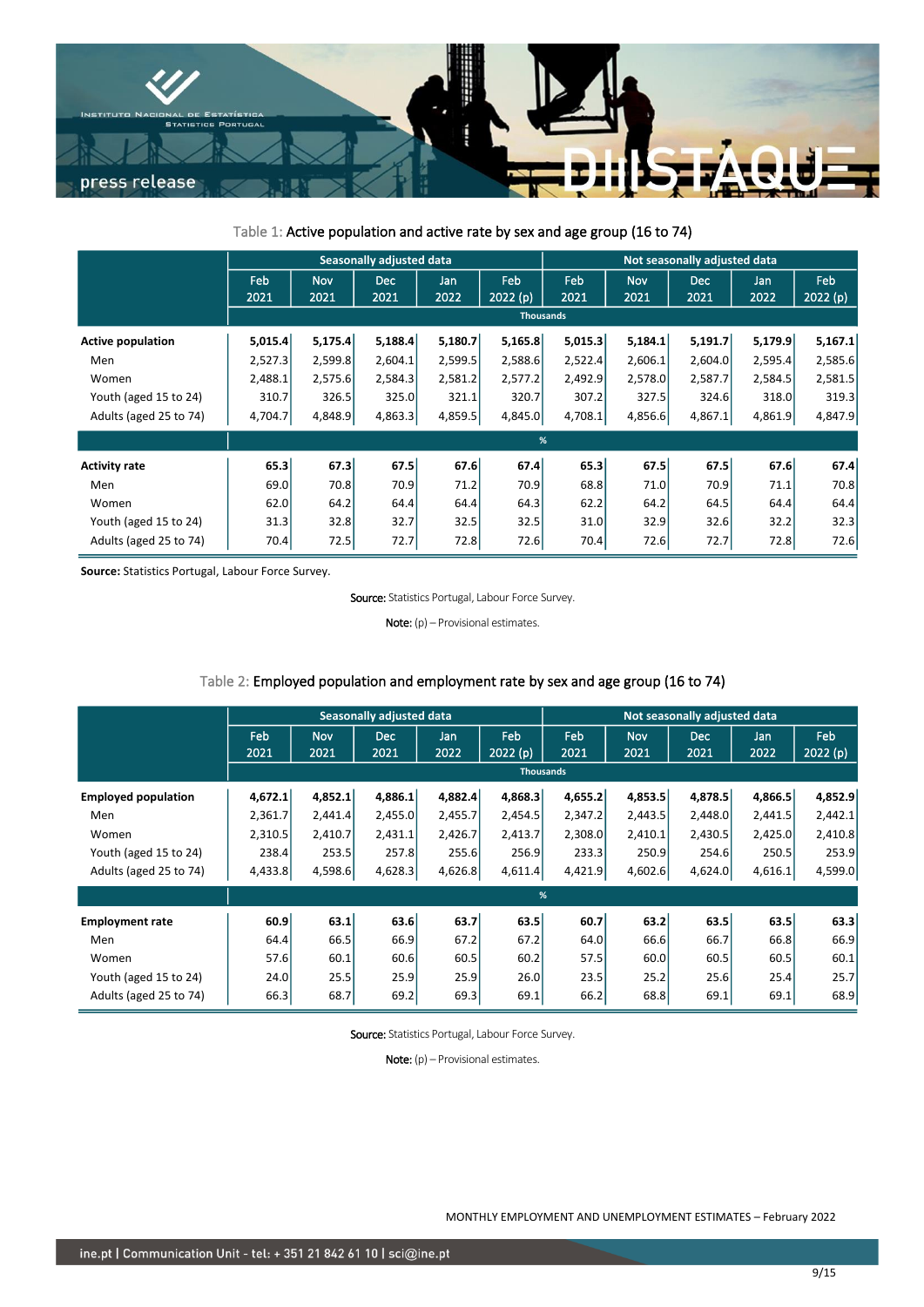![](_page_9_Picture_0.jpeg)

## Table 3: Unemployed population and unemployment rate by sex and age group (16 to 74)

|                        | <b>Seasonally adjusted data</b> |                    |                    |             |                  |             | Not seasonally adjusted data |                    |             |                |  |
|------------------------|---------------------------------|--------------------|--------------------|-------------|------------------|-------------|------------------------------|--------------------|-------------|----------------|--|
|                        | Feb<br>2021                     | <b>Nov</b><br>2021 | <b>Dec</b><br>2021 | Jan<br>2022 | Feb<br>2022 (p)  | Feb<br>2021 | <b>Nov</b><br>2021           | <b>Dec</b><br>2021 | Jan<br>2022 | Feb<br>2022(p) |  |
|                        |                                 |                    |                    |             | <b>Thousands</b> |             |                              |                    |             |                |  |
| Unemployed population  | 343.3                           | 323.3              | 302.3              | 298.3       | 297.5            | 360.1       | 330.6                        | 313.2              | 313.4       | 314.2          |  |
| Men                    | 165.6                           | 158.4              | 149.2              | 143.8       | 134.1            | 175.2       | 162.6                        | 156.0              | 153.9       | 143.6          |  |
| Women                  | 177.6                           | 164.9              | 153.1              | 154.4       | 163.4            | 184.9       | 168.0                        | 157.2              | 159.5       | 170.7          |  |
| Youth (aged 15 to 24)  | 72.3                            | 73.0               | 67.2               | 65.6        | 63.8             | 73.9        | 76.6                         | 70.0               | 67.5        | 65.4           |  |
| Adults (aged 25 to 74) | 271.0                           | 250.3              | 235.1              | 232.7       | 233.7            | 286.2       | 254.0                        | 243.2              | 245.9       | 248.8          |  |
|                        |                                 |                    |                    |             | %                |             |                              |                    |             |                |  |
| Unemployment rate      | 6.8                             | 6.2                | 5.8                | 5.8         | 5.8              | 7.2         | 6.4                          | 6.0                | 6.0         | 6.1            |  |
| Men                    | 6.6                             | 6.1                | 5.7                | 5.5         | 5.2              | 6.9         | 6.2                          | 6.0                | 5.9         | 5.6            |  |
| Women                  | 7.1                             | 6.4                | 5.9                | 6.0         | 6.3              | 7.4         | 6.5                          | 6.1                | 6.2         | 6.6            |  |
| Youth (aged 15 to 24)  | 23.3                            | 22.4               | 20.7               | 20.4        | 19.9             | 24.1        | 23.4                         | 21.6               | 21.2        | 20.5           |  |
| Adults (aged 25 to 74) | 5.8                             | 5.2                | 4.8                | 4.8         | 4.8              | 6.1         | 5.2                          | 5.0                | 5.1         | 5.1            |  |

Source: Statistics Portugal, Labour Force Survey.

Note: (p) – Provisional estimates.

## Table 4: Inactive population and inactivity rate by sex and age group (16 to 74)

|                        | Seasonally adjusted data |                    |                    |             |                |             | Not seasonally adjusted data |                    |             |                |  |
|------------------------|--------------------------|--------------------|--------------------|-------------|----------------|-------------|------------------------------|--------------------|-------------|----------------|--|
|                        | Feb<br>2021              | <b>Nov</b><br>2021 | <b>Dec</b><br>2021 | Jan<br>2022 | Feb<br>2022(p) | Feb<br>2021 | <b>Nov</b><br>2021           | <b>Dec</b><br>2021 | Jan<br>2022 | Feb<br>2022(p) |  |
|                        |                          |                    |                    |             | Thousands      |             |                              |                    |             |                |  |
| Inactive population    | 2,660.0                  | 2,509.7            | 2,497.4            | 2,483.0     | 2,497.0        | 2,660.1     | 2,500.9                      | 2,494.0            | 2,483.8     | 2,495.7        |  |
| Men                    | 1,137.6                  | 1,071.6            | 1,067.5            | 1,053.2     | 1,063.6        | 1,142.5     | 1,065.3                      | 1,067.6            | 1,057.3     | 1,066.6        |  |
| Women                  | 1,522.4                  | 1,438.1            | 1,429.9            | 1,429.8     | 1,433.5        | 1,517.6     | 1,435.7                      | 1,426.4            | 1,426.5     | 1,429.1        |  |
| Youth (aged 15 to 24)  | 681.1                    | 667.5              | 669.2              | 666.9       | 666.7          | 684.7       | 666.5                        | 669.7              | 670.0       | 668.2          |  |
| Adults (aged 25 to 74) | 1,978.9                  | 1,842.2            | 1,828.1            | 1,816.2     | 1,830.3        | 1,975.5     | 1,834.5                      | 1,824.4            | 1,813.8     | 1,827.5        |  |
|                        |                          |                    |                    |             | %              |             |                              |                    |             |                |  |
| <b>Inactivity rate</b> | 34.7                     | 32.7               | 32.5               | 32.4        | 32.6           | 34.7        | 32.5                         | 32.5               | 32.4        | 32.6           |  |
| Men                    | 31.0                     | 29.2               | 29.1               | 28.8        | 29.1           | 31.2        | 29.0                         | 29.1               | 28.9        | 29.2           |  |
| Women                  | 38.0                     | 35.8               | 35.6               | 35.6        | 35.7           | 37.8        | 35.8                         | 35.5               | 35.6        | 35.6           |  |
| Youth (aged 15 to 24)  | 68.7                     | 67.2               | 67.3               | 67.5        | 67.5           | 69.0        | 67.1                         | 67.4               | 67.8        | 67.7           |  |
| Adults (aged 25 to 74) | 29.6                     | 27.5               | 27.3               | 27.2        | 27.4           | 29.6        | 27.4                         | 27.3               | 27.2        | 27.4           |  |

Source: Statistics Portugal, Labour Force Survey.

Note: (p) – Provisional estimates.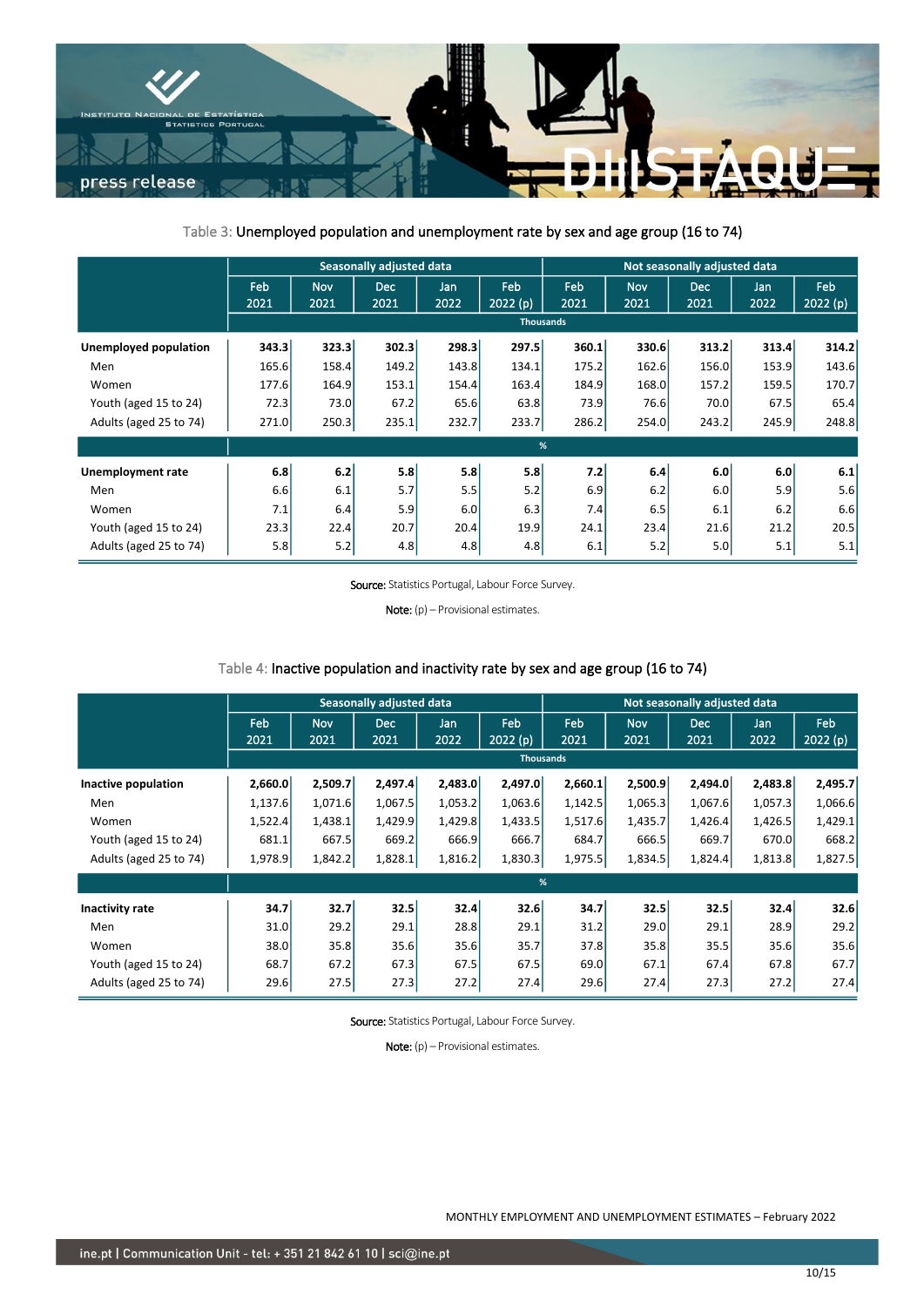![](_page_10_Picture_0.jpeg)

# Table 5: Labour underutilisation and labour underutilisation rate (16 to 74)

|                                                       | <b>Seasonally adjusted data</b> |                    |                    |             |                |                  | Not seasonally adjusted data |                    |             |                 |  |
|-------------------------------------------------------|---------------------------------|--------------------|--------------------|-------------|----------------|------------------|------------------------------|--------------------|-------------|-----------------|--|
|                                                       | Feb<br>2021                     | <b>Nov</b><br>2021 | <b>Dec</b><br>2021 | Jan<br>2022 | Feb<br>2022(p) | Feb<br>2021      | <b>Nov</b><br>2021           | <b>Dec</b><br>2021 | Jan<br>2022 | Feb<br>2022 (p) |  |
|                                                       |                                 |                    |                    |             |                | <b>Thousands</b> |                              |                    |             |                 |  |
| <b>Labour underutilisation</b>                        | 704.5                           | 626.0              | 604.3              | 598.2       | <b>586.9</b>   | 746.4            | 630.1                        | 625.1              | 634.6       | 621.6           |  |
| Unemployed population                                 | 343.3                           | 323.3              | 302.3              | 298.3       | 297.5          | 360.1            | 330.6                        | 313.2              | 313.4       | 314.2           |  |
| Underemployed part-<br>time workers                   | 145.0                           | 141.0              | 143.4              | 143.5       | 142.9          | 144.2            | 143.2                        | 149.3              | 148.1       | 145.0           |  |
| Persons seeking work but<br>not immediately available | 29.9                            | 22.5               | 24.6               | 27.4        | 22.4           | 29.9             | 22.5                         | 24.6               | 27.4        | 22.4            |  |
| Persons available to work<br>but not seeking          | 186.3                           | 139.2              | 134.0              | 129.1       | 124.1          | 212.2            | 133.8                        | 138.0              | 145.7       | 140.0           |  |
|                                                       |                                 |                    |                    |             |                | %                |                              |                    |             |                 |  |
| <b>Labour underutilisation</b><br>rate                | 13.5                            | 11.7               | 11.3               | 11.2        | 11.0           | 14.2             | 11.8                         | 11.7               | 11.9        | 11.7            |  |

Source: Statistics Portugal, Labour Force Survey.

Note: (p) – Provisional estimates.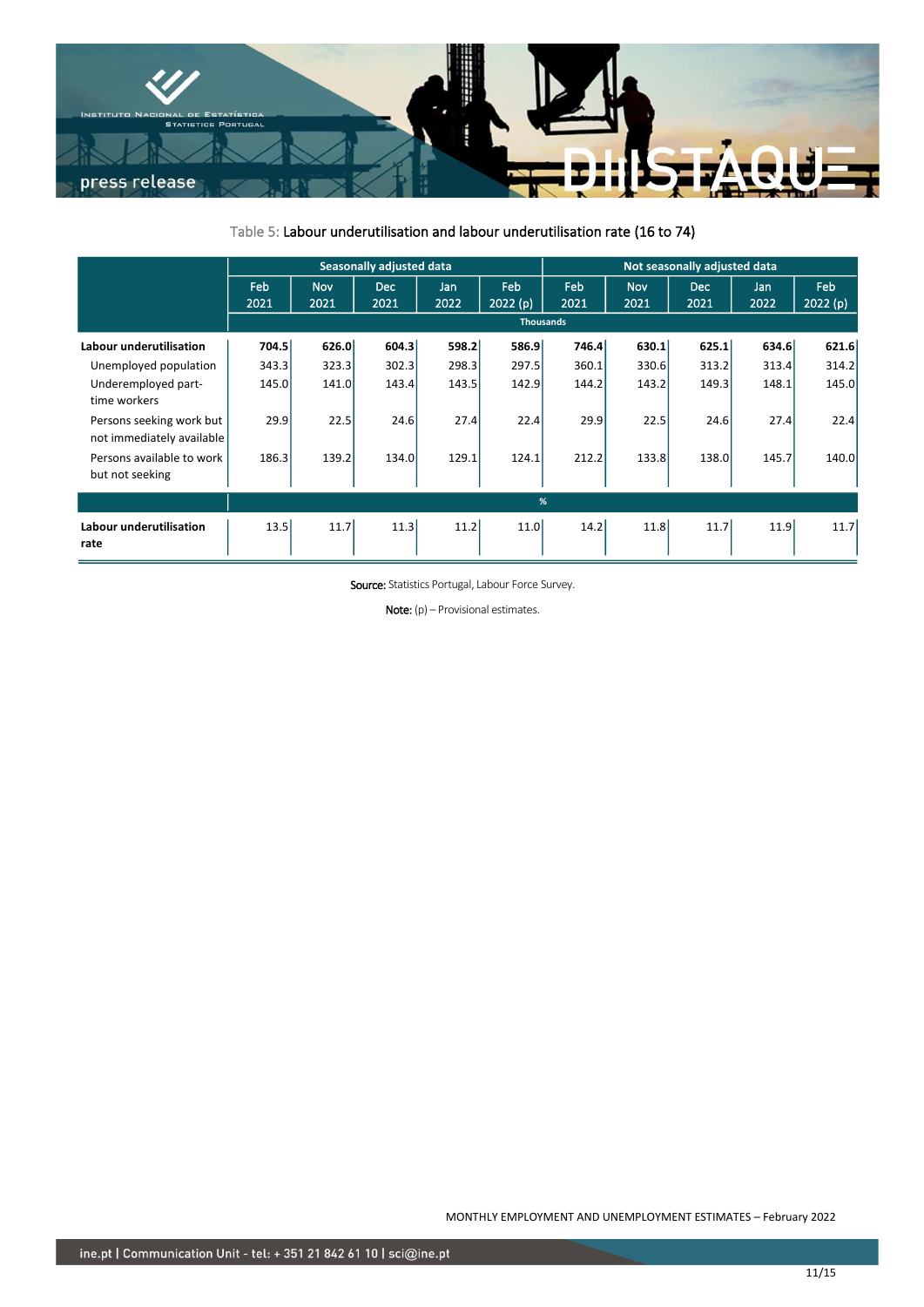![](_page_11_Picture_0.jpeg)

# METHODOLOGICAL NOTE

#### LABOUR FORCE SURVEY

The main purpose of the Labour Force Survey is to characterise the population in terms of the labour market. It is a quarterly sample survey, addressed to families occupying the same dwelling in the national territory, which makes available quarterly and annual data.

Most of the characteristics observed in this survey report to the situation in one pre-defined week (from Monday to Sunday), known as reference week. The reference weeks are uniformly distributed throughout the quarters and years. The interviews usually take place in the week following the reference week.

The information is obtained directly, through computer-assisted interview. Until the first fortnight of March 2020, the data were collected by using a mixed data collection mode: the initial interview is done face-to-face by an interviewer visiting the household and the other five interviews are done by telephone if certain requirements are met. Following the COVID-19 pandemic and the measures adopted by the competent authorities, Statistics Portugal has decided, as of that date and until further notice, to suspend the face-to-face collection mode, replacing it exclusively with the telephone interview one.

Published data were calibrated by using the population estimates calculated from the final results of Census 2011.

#### MONTLY EMPLOYMENT AND UNEMPLOYMENT ESTIMATES

In 2014, Statistics Portugal initiated a monthly release of Labour Force Survey estimates for the main labour market indicators in addition to the usual quarterly estimates' releases.

With this initiative, Statistics Portugal intends to provide to users monthly updated information on labour market recent developments, allowing, at the same time, a more complete reading picture than that provided so far by Eurostat in its monthly releases of the unemployed population and unemployment rate estimates for Portugal. With this dissemination, Statistics Portugal also satisfies a specific requirement from the PEEIs (Principal European Economic Indicators).

Taking advantage of the continuous nature of the Labour Force Survey collection process, it is possible to monthly obtain estimates related to successive sets of three months (moving quarters), assuring consistency with the quarterly released estimates.

The monthly estimates refer to centred moving quarters, where the reference month (m) corresponds to the central month of each moving quarter. In fact, the reference month of each Press Release corresponds to the central month of the quarter composed by m-1, m and m+1 months. Therefore, the monthly changes are calculated on values that contain common months. Therefore, the comparison of moving quarters without common months should be done in relation to reference months three months earlier.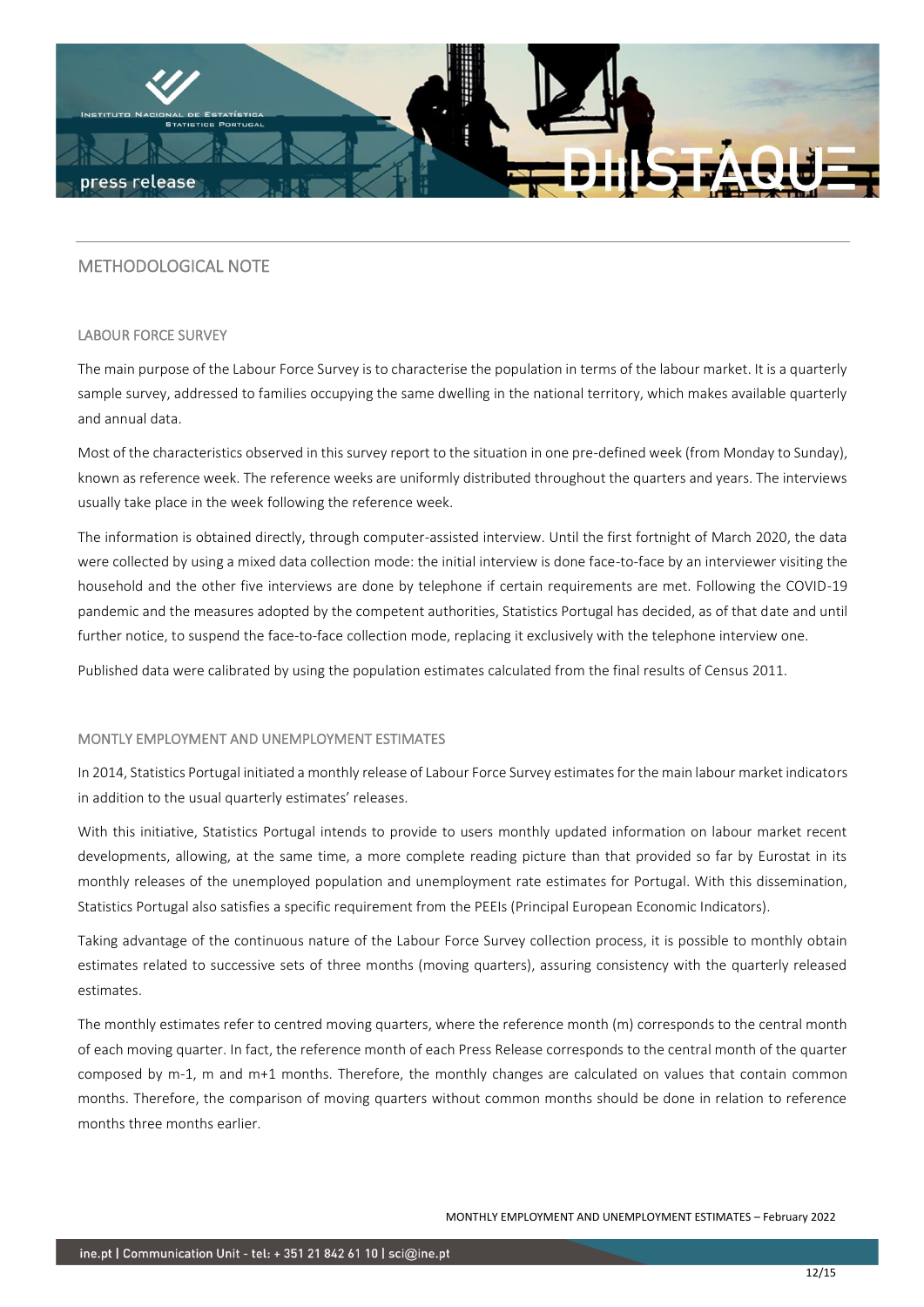![](_page_12_Picture_0.jpeg)

The option for disseminating centred moving quarters series aimed at avoiding delays in the detection of turning points in the economic cycle that arise from the use of simple moving averages, but it implies that the estimates for the latest released moving quarter are provisional (see "Revisions" section below).

As estimates of centred moving quarters, the values (not seasonally adjusted) of the reference months February, May, August and November of each year correspond to the estimates of the 1st, 2nd, 3rd and 4th natural quarters, respectively, whose results are published and analysed with greater detail in the quarterly releases of the Labour Force Survey estimates.

The estimates for the last reference month are always provisional, as they correspond to a moving quarter where for the third month the data collection is not completed yet. In fact, for the first two months (m-1 and m) the data collection from the Labour Force Survey is already completed, while for the third month (m+1) only partially collected data are available.

In this context, in each monthly Press Release the provisional estimates for the reference month and the revised estimates for the previous months are published, due the availability of complete information for the last moving quarter.

### INFORMATION AVAILABLE

The data series selected for monthly releases refer to both employed and unemployed population, by sex and age group, and to the corresponding rates. In relation to these data series, it should be noted the following:

- Unless otherwise stated, the data series analysed in this Press Release are seasonally adjusted. For this reason, the analysis focuses on the comparison with the most recent periods. As agreed, Eurostat started using these estimates in its unemployment monthly releases. The original data series (not seasonally adjusted; as in the Statistics Portugal quarterly releases), are available in Tables of the annex.
- The indicators analysed in this Press Release were calculated for the age subgroup of those aged 16 to 74 (as in the Eurostat News Release), which differs from the criterion adopted at the Statistics Portugal quarterly releases (people aged 16 to 89, in line with the concepts in force of the International Labour Organization).

The back series for all the released and analysed indicators in this Press Release, since February 1998 (quarter from January to March 1998), are available at the Statistics Portugal website and the links to them can be found in the Excel file released together with this Press Release.

Due to rounding, totals may not correspond exactly to the sum of the parts.

### REVISIONS

The monthly released data are subject to regular revisions, as previously mentioned. The revisions come from obtaining the final estimates for the previous reference month (moving quarter) due to the conclusion of its last month collection process. Therefore, in each Press Release the not seasonally adjusted final estimates for the previous reference month are published. In addition, are also presented the final estimates resulting from updating of the seasonally adjusted data series whenever a new observation is added.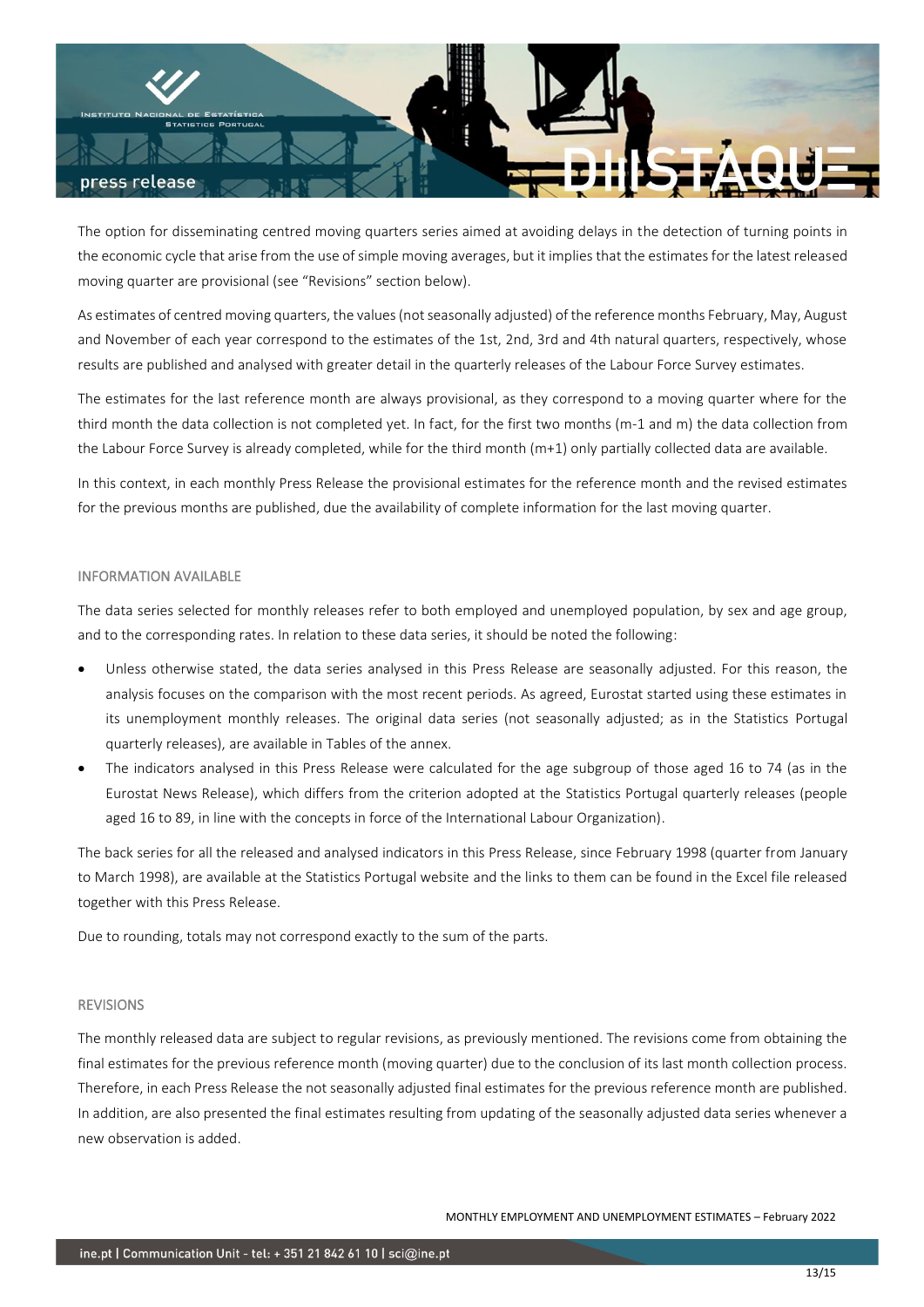![](_page_13_Picture_0.jpeg)

| Revision of January 2022 estimates (16 to 74)<br>- main indicators - |             |                                    |                                 |  |  |  |  |  |  |  |
|----------------------------------------------------------------------|-------------|------------------------------------|---------------------------------|--|--|--|--|--|--|--|
|                                                                      | <b>Unit</b> | <b>Seasonally adjusted</b><br>data | Not seasonally<br>adjusted data |  |  |  |  |  |  |  |
| Active population                                                    |             | $-3.4$                             | 8.8                             |  |  |  |  |  |  |  |
| Employed population                                                  |             | 6.9                                | 13.6                            |  |  |  |  |  |  |  |
| Unemployed population                                                | Thousands   | $-10.3$                            | $-4.8$                          |  |  |  |  |  |  |  |
| Inactive population                                                  |             | $-3.3$                             | $-15.4$                         |  |  |  |  |  |  |  |
| Labour underutilisation                                              |             | $-27.2$                            | $-9.2$                          |  |  |  |  |  |  |  |
| <b>Employment rate</b>                                               |             | 0.1                                | 0.2                             |  |  |  |  |  |  |  |
| Unemployment rate                                                    |             | $-0.2$                             | $-0.2$                          |  |  |  |  |  |  |  |
| Men's unemployment rate                                              |             | $-0.5$                             | $-0.3$                          |  |  |  |  |  |  |  |
| Women's unemployment rate                                            | pp          | 0.1                                | 0.1                             |  |  |  |  |  |  |  |
| Youth unemployment rate (16 to 24)                                   |             | $-0.7$                             | $-0.1$                          |  |  |  |  |  |  |  |
| Adults' unemployment rate (25 to 74)                                 |             | $-0.2$                             | $-0.1$                          |  |  |  |  |  |  |  |
| Labour underutilisation rate                                         |             | $-0.5$                             | $-0.1$                          |  |  |  |  |  |  |  |

## SOME CONCEPTS

Unemployed: person aged 16 and 74 who during the reference period met simultaneously the following conditions:

- neither had a job nor was at work;
- had actively sought work, i.e., had actively searched for a paid or unpaid job during the specified period (reference period or the three previous weeks); and
- was available for a paid or unpaid job.

Employed: person aged 16 to 89 who, during the reference period, was in one of the following situations:

- worked for at least one hour for a wage or salary, in cash or in kind (including unpaid family work);
- had a formal attachment to his/her job but was not at work temporarily;
- was in early retirement but working in the reference week.

Working age resident population: Resident population aged 16 to 89.

Active: person aged 16 to 89 who, during the reference period, furnish the supply of labour force for the production of economic goods and services (was employed or unemployed).

Labour force: population formed by all active persons.

Extended labour force: corresponds to the labour force enlarged by the inactive seeking work but not immediately available and the inactive available but not seeking work.